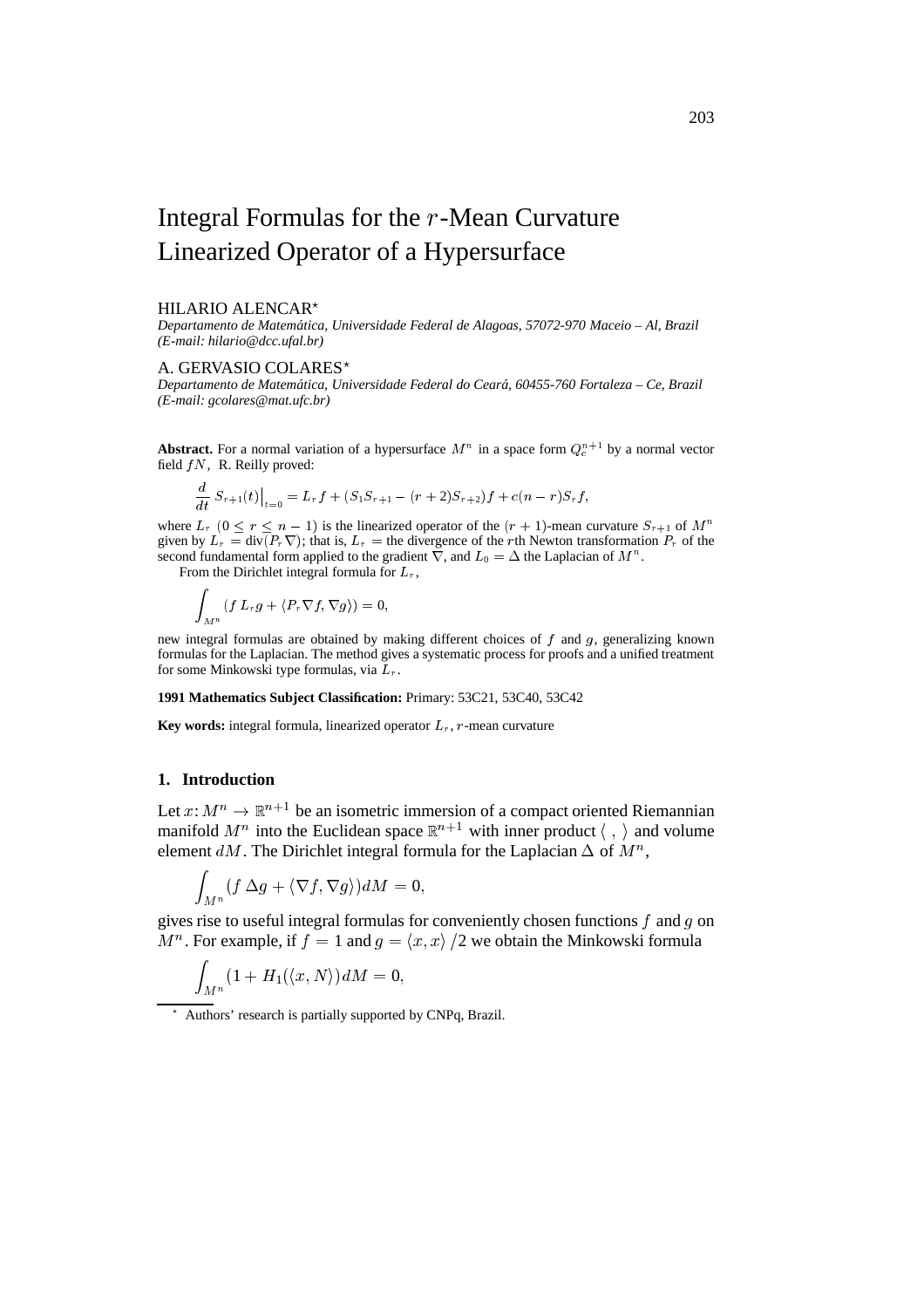where N a unit normal vector field on  $M^n$  and  $H_1$  is the normalized mean curvature of x given by  $H_1 = (1/n)S_1$  with

$$
S_1=\sum_{i=1}^n \lambda_i
$$

 $\overline{a}$ 

and  $\lambda_1,\ldots,\lambda_n$  the eigenvalues of the second fundamental form B of x. Here  $\lambda_i = \langle \nabla_{e_i} e_i, N \rangle$ ,  $1 \leq i \leq n$ , where  $e_1, \ldots, e_n$  are the corresponding eigenvectors and  $\nabla$  is the covariant derivative of the ambient space (see Section 2).

If  $x: M^n \to Q_c^{n+1}$  is an isometric immersion into a simply connected space form  $Q_c^{n+1}$ , that is,  $\mathbb{R}^{n+1}$ ,  $\mathbb{S}^{n+1}$  and  $\mathbb{H}^{n+1}$  with curvature  $c = 0, c > 0$  and  $c < 0$ , respectively, let  $X_t$  be a normal variation of x and  $S_1(t)$  the mean curvature of  $X_t(M^n)$ . It is known that

$$
\frac{d}{dt} S_1(t)|_{t=0} = \Delta f + |B|^2 f + cn f,
$$

where  $f = \langle \partial X_t / \partial t |_{t=0} , N \rangle$ . This shows that the Laplacian is the linearized operator of  $S_1$  arising from normal variations of x. For the r-mean curvature of x given by

$$
S_r = \sum_{i_1 < \dots < i_r} \lambda_{i_1} \dots \lambda_{i_r}, \qquad 1 \leq r \leq n,
$$

Reilly [20] proved that

$$
\frac{d}{dt} S_{r+1}(t)|_{t=0} = L_r f + (S_1 S_{r+1} - (r+2)S_{r+2})f + c(n-r)S_r f,
$$

where  $L_r$  is the linearized operator of  $S_{r+1}$  arising from normal variations of x given by

$$
L_r f = \text{div}(P_r \nabla f)
$$

and  $S_0 = 1$ . Here  $\nabla f$  and div are, respectively, the gradient of f and the divergence operator on  $M^n$  and  $P_r$  is the rth Newton transformation, a polynomial in the second fundamental form  $B$  of  $x$  defined inductively by

$$
P_0 = I,
$$
  

$$
P_r = S_r I - B P_{r-1}.
$$

It follows that B and  $P_r$  have the same eigenvectors and each eigenvalue of  $P_r$  is the partial derivative of  $S_{r+1}$  with respect to the corresponding eigenvalue of B (see Section 3). The Dirichlet integral formula for  $L_r$  is then

$$
\int_{M^n} (f L_r g + \langle P_r \nabla f, \nabla g \rangle) dM = 0,
$$
\n(1.1)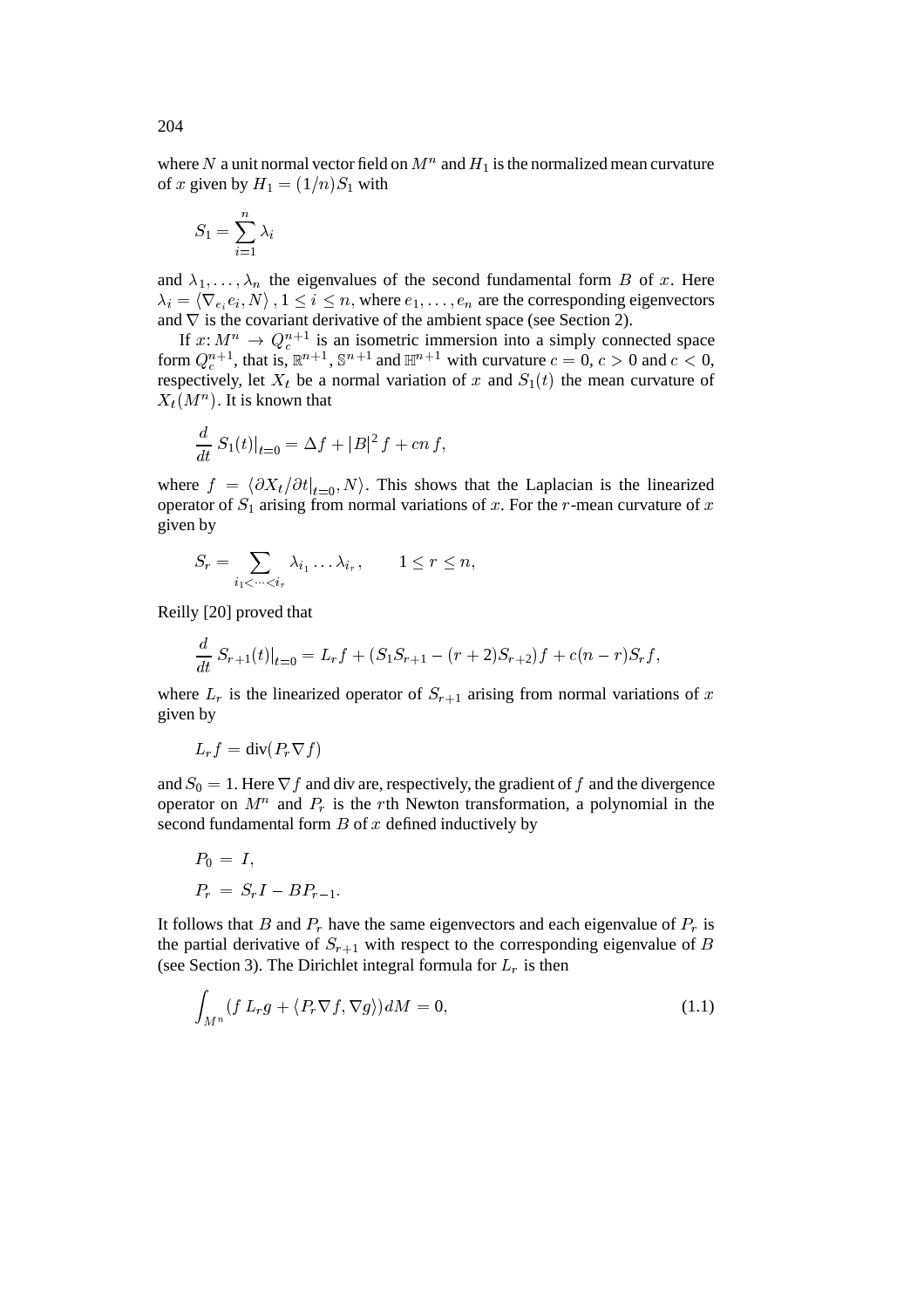where f and g are functions on  $M^n$ .

Denote by grad s the gradient of the distance function  $s(\cdot) = d(\cdot, p_0)$  in  $Q_c^{n+1}$ , where  $p_0 \in Q_c^{n+1}$  is a fixed point. Note that s is differentiable, except at  $p_0$  and  $-p_0$  for  $c > 0$ . Define the position vector X of  $M^n$  in  $Q_c^{n+1}$ , with respect to  $p_0$ , by

$$
X = S_c(s) \operatorname{grad} s,
$$

with  $S_c(s) = s$ ,  $\sin(s\sqrt{c})/\sqrt{c}$  or  $\sinh(s\sqrt{-c})/\sqrt{-c}$ , according to  $c = 0, c > 0$  or  $c < 0$  [2]. Note that for  $c = 0$ , we have  $X = x$ . Denote  $\theta_c(s) = (d/ds)S_c(s)$  and  $X^T$  = the component of X tangent to  $M^n$ .

We will prove the following

THEOREM 1. Let  $x: M^n \rightarrow Q_c^{n+1}$  be an isometric immersion of a compact *oriented Riemannian manifold*  $M^n$  and  $0 \leq p \leq n$ ,  $1 \leq q \leq n$  integers. Then, for *any* <sup>c</sup>*,*

(a) 
$$
\int_{M^n} \left( \langle X, N \rangle^p \left\{ \left( \frac{\langle X, X \rangle}{2} \right)^{q-1} \left[ \theta_c((n-r)S_r \theta_c + (r+1)S_{r+1} \langle S, N) \right) \right] - \frac{c}{n} |X^T|^2(n-r)S_r \right] + \frac{(q-1)}{n} \left\langle \frac{X, X}{2} \right\rangle^{q-2} \theta_c^2 |X^T|^2(n-r)S_r \right\}
$$
  
\n
$$
- \frac{p}{n} \langle X, N \rangle^{p-1} \left( \frac{\langle X, X \rangle}{2} \right)^{q-1} \theta_c |X^T|^2(r+1)S_{r+1} dx = 0;
$$
  
\n(b) 
$$
\int_{M^n} \left( \langle X, N \rangle^p \left\{ \theta_c^{q-1} [(n-r)S_r \theta_c + (r+1)S_{r+1} \langle S, N \rangle] \right.\right. \\ - \frac{c}{n} (q-1) \theta_c^{q-2} |X^T|^2(n-r)S_r \right\}
$$
  
\n
$$
- \frac{p}{n} \theta_c^{q-1} \langle X, N \rangle^{p-1} |X^T|^2(r+1)S_{r+1} dx = 0;
$$
  
\n(c) 
$$
\int_{M^n} \left( \left( \frac{\langle X, X \rangle}{2} \right)^p \left\{ \langle X, N \rangle^{q-1} [- (r+1)S_{r+1} \theta_c - (S_1 S_{r+1} - (r+2)S_{r+2}) \langle X, N \rangle - \langle (\nabla S_{r+1})^T, X \rangle] \right.\right. \\ + \frac{(q-1)}{n} \langle X, N \rangle^{q-2} |X^T|^2(S_1 S_{r+1} - (r+2)S_{r+2}) \right\}
$$
  
\n
$$
- \frac{p}{n} \left( \frac{\langle X, X \rangle}{2} \right)^{p-1} \langle X, N \rangle^{q-1} \theta_c |X^T|^2(r+1)S_{r+1} dx = 0.
$$

These formulas are obtained choosing first  $f = \langle X, N \rangle^p$  and  $g = (\langle X, X \rangle/2)^q$  in (1.1), for (a); then, we choose  $f = \langle X, N \rangle^p$  and  $g = \theta_c^q$  in (1.1) to obtain (b) for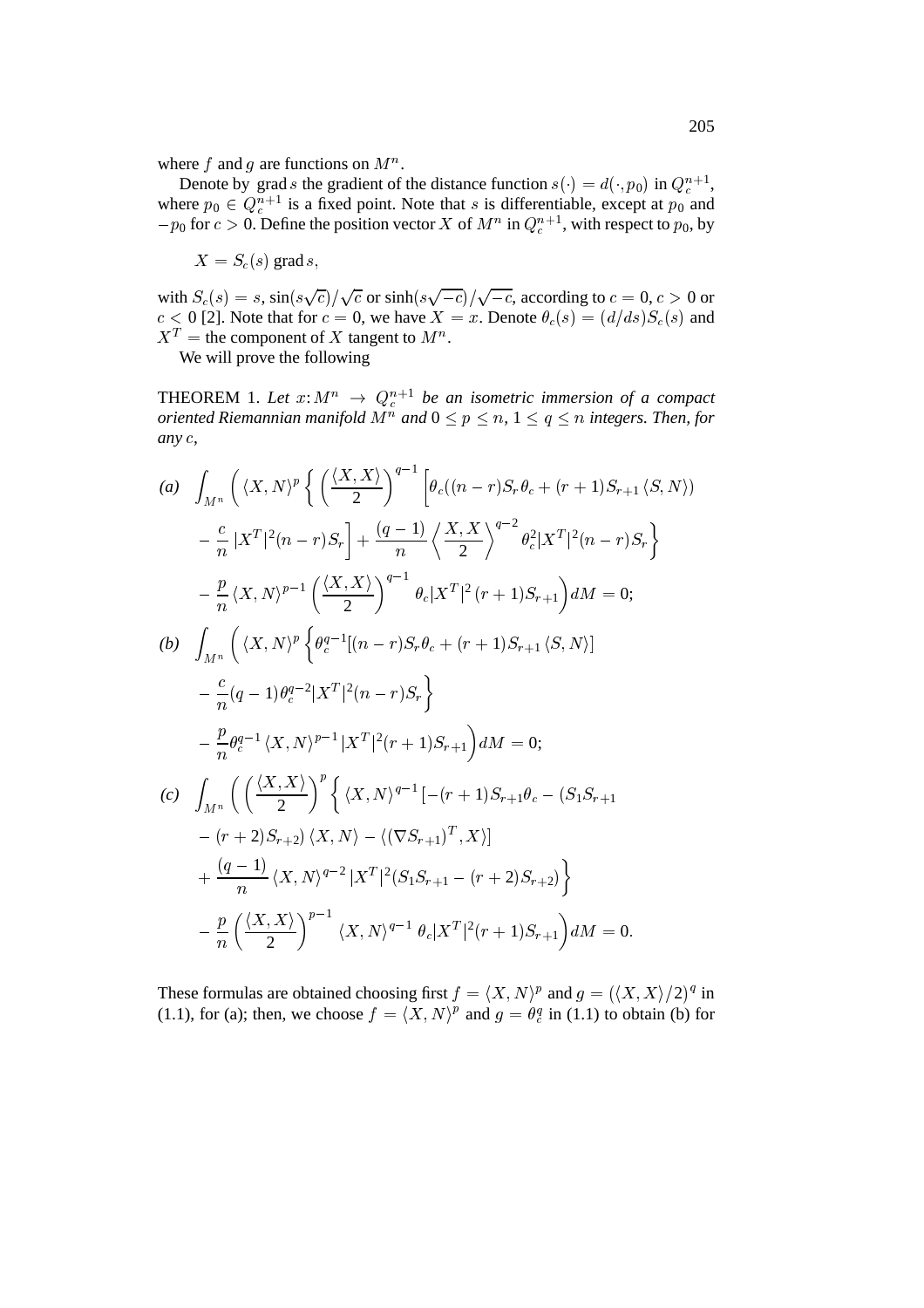$c \neq 0$ , and if  $c = 0$ , (b) comes from (a) with  $q = 1$ ; finally, take  $f = (\langle X, X \rangle/2)^p$ and  $g = \langle X, N \rangle^q$  in (1.1) to prove (c).

The formulas in (a) and (b) generalize Minkowski formulas. In fact, if  $c = 0$ ,  $p = 0$  and  $q = 1$  in (a) we obtain

$$
\int_{M^n} (H_r + H_{r+1} \langle X, N \rangle) dM = 0,\tag{1.2}
$$

proved by Hsiung in [11], where  $H_r$  is the normalized r-mean curvature given by  $H_r = S_r / \binom{n}{r}$ . For  $p =$  $\binom{n}{r}$ . For  $p = 0$  and  $q = 1$ , (b) gives, for any c,

$$
\int_{M^n} (H_r \theta_c + H_{r+1} \langle X, N \rangle) dM = 0,
$$
\n(1.3)

which yields a Minkowski formula in  $S^{n+1}$  and  $H^{n+1}$  first proved by Bivens [5] (see also [7, 10, 14]). By taking  $c = 0$  and  $q = 1$  in (a) we obtain a formula proved by Shahin [21] and Gardner [9, eq. (2.7)], which has been proved for  $n = 2$  by Chern in [6]. For  $c = 0$ , similar formulas to (a) were proved in [22].

Thus, Theorem 1 generalizes all these formulas offering a systematic process for the proofs. In fact, our method gives a unified treatment for some Minkowski type formulas via the  $(r + 1)$ -mean curvature linearized operator  $L<sub>r</sub>$  of a hypersurface in a space form.

As an application of (b) with  $p = 0$  and  $q = 1$  we will prove the following

THEOREM 2. Let  $M^n$  be a compact oriented Riemannian manifold and  $x\colon\! M^n \to$  $Q_c^{n+1}$  an isometric immersion with constant  $(r + 1)$ -mean curvature  $H_{r+1}$ ,  $0 \leq$  $r \leq n - 1$ . If  $c > 0$  assume that  $x(M^n)$  is contained in an open hemisphere of  $Q_c^{n+1}$ . Then, the set of points

$$
W=Q_c^{n+1}-\bigcup_{p\in M}(Q_c^n)_p
$$

which are omitted by the totally geodesic hypersurfaces  $(Q_c^n)_p$  tangent to  $x(M^n)$ *is non-empty if and only if*  $x(M^n)$  *is a geodesic sphere.* 

For  $r = 0$ , this fact was proved by Alencar and Frensel in [2]. The condition that  $W$  is non-empty in Theorem 2 is equivalent to  $r$ -stability of compact hypersurfaces with  $H_{r+1}$  constant in  $Q_c^{n+1}$ ; for the definitions of r-stability, see Section 5. There are several papers containing some generalization of Minkowski type formulas, for example [12, 13, 18, 22]. We would like to thank Udo Simon for bringing to our attention the work by Kohlman [14] and Simon [22].

## **2. Preliminaries**

Let  $Q_c^{n+1}$  be a simply connected space form of constant curvature c. For  $c = 0$ , it is the Euclidean space  $\mathbb{R}^{n+1}$ . We assume that for  $c>0$ ,  $Q_c^{n+1}$  is the  $(n+1)$ -sphere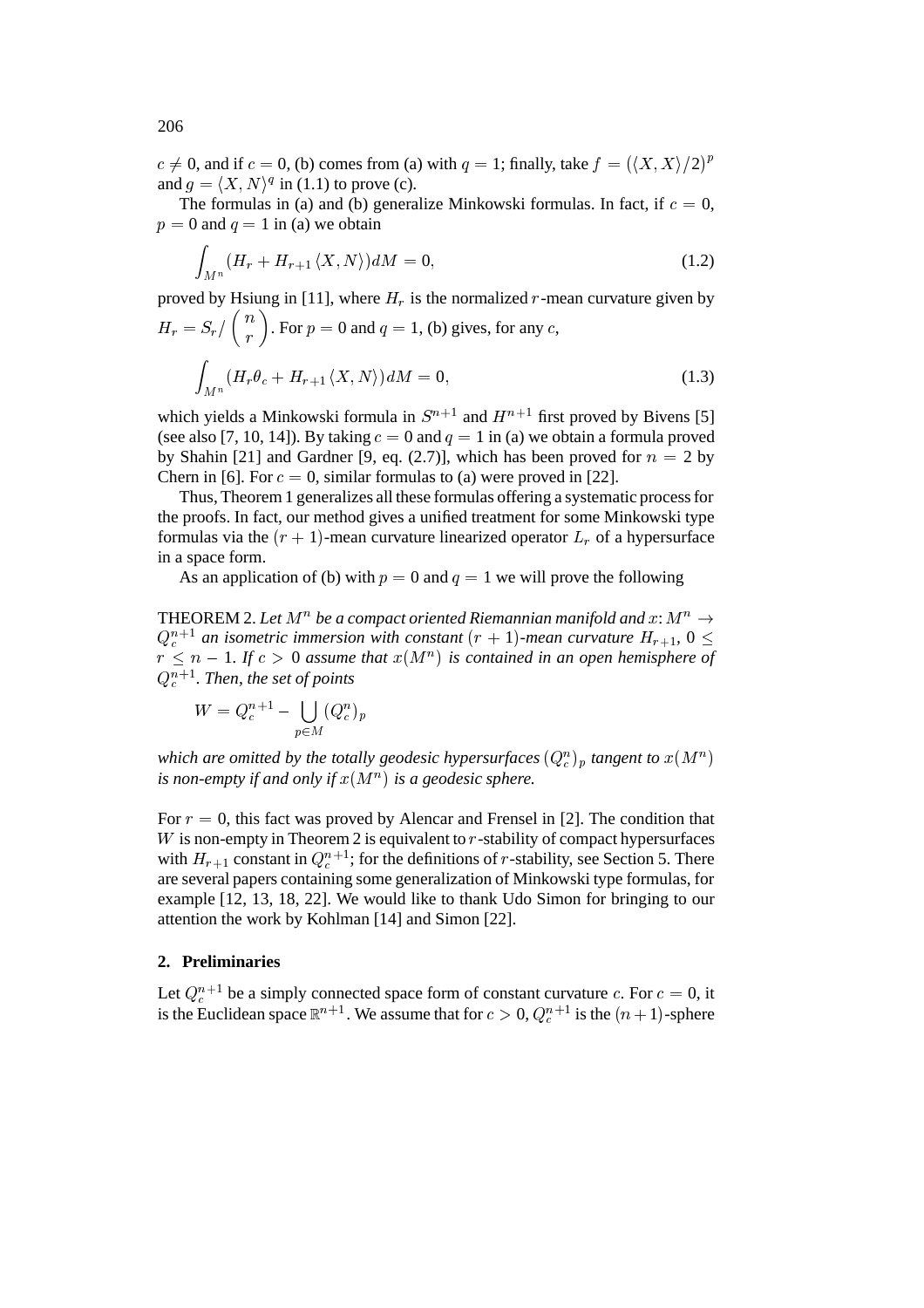with radius  $1/\sqrt{c}$  in  $\mathbb{R}^{n+2}$  and for  $c < 0$ ,  $Q_c^{n+1}$  is the hyperbolic model  $\mathbb{H}^{n+1}(c)$ in  $\mathbb{R}^{n+2}$ .

Let  $x: M \to Q_{c}^{n+1}$  be an isometric immersion of an *n*-dimensional oriented Riemannian manifold  $M^n$ . Let X be the position vector of  $M^n$  with origin at  $p_0 \in Q_c^{n+1}$ , defined in the Introduction. By analogy with the Euclidean case, for a unit normal vector field N we call  $\langle X, N \rangle$  the support function of the immersion from the point  $p_0$ .

To fix notation, we let  $\nabla$  be the covariant derivative in  $Q_c^{n+1}$  and B the second fundamental form of x whose matrix with respect to an orthonormal basis  $e_1, \ldots, e_n$ is given by

$$
h_{ij} = \langle \nabla_{e_i} e_j, N \rangle \, .
$$

Fix a point  $p_0 \in Q_c^{n+1}$  and consider the distance function  $s(\cdot) = d(p_0, \cdot)$  in  $Q_c^{n+1}(Q_c^{n+1} - \{p_0, -p_0\}$  for  $c > 0$ ). Let  $e_1, \ldots, e_n$  be an orthonormal local basis on  $M^n$ . Then on  $M^n$ . Then

$$
\nabla_{e_i} \text{ grad } s = \frac{\theta_c}{S_c} \left( e_i - \langle \text{ grad } s, e_i \rangle \text{ grad } s \right). \tag{2.1}
$$
\nIn fact, if we decompose  $e_i = \langle \text{ grad } s, e_i \rangle$  grad  $s + v_i$ , where  $v_i$  is in the plane

spanned by  $e_i$  and grad s, then

$$
\nabla_{e_i}
$$
 grad  $s = \langle \text{ grad } s, e_i \rangle \nabla_{\text{grad } s} \text{ grad } s + \nabla_{v_i}$  grad  $s = \frac{\theta_c}{S_c} v_i$ .  
In the last equality we used that  $v_i$  is tangent to a geodesic circle of radius  $s$  in

 $Q_c^{n+1}$  whose geodesic curvature is  $\theta_c/S_c$ .

From (2.1) we get

$$
\nabla_{e_j} X = \theta_c [\text{grad } s \langle \text{grad } s, e_j \rangle + e_j - \langle \text{grad } s, e_j \rangle \text{ grad } s] = \theta_c e_j.
$$
 (2.2)

Hence

$$
\nabla_{e_i} \nabla_{e_j} X = \theta_c h_{ij} N + \sum_k \langle \nabla_{e_i} e_j, e_k \rangle e_k - c \langle X, e_i \rangle e_j,
$$

where  $(h_{ij})$  is the matrix of B with respect to  $e_i$ . For a geodesic frame  $e_1, \ldots, e_n$ at a point of  $\mathbb{R}^{n+1}$  this becomes

$$
\nabla_{e_i} \nabla_{e_j} X = \theta_c h_{ij} N - c \langle X, e_i \rangle e_j. \tag{2.3}
$$

For the unit normal vector field N and geodesic frame  $e_1, \ldots, e_n$  we have

$$
\nabla_{e_i} \nabla_{e_j} N = \nabla_{e_i} \left( - \sum_k h_{jk} e_k \right)
$$
  
= 
$$
- \sum_k (\nabla_{e_i} h_{jk}) e_k - h_{ij}^2 N.
$$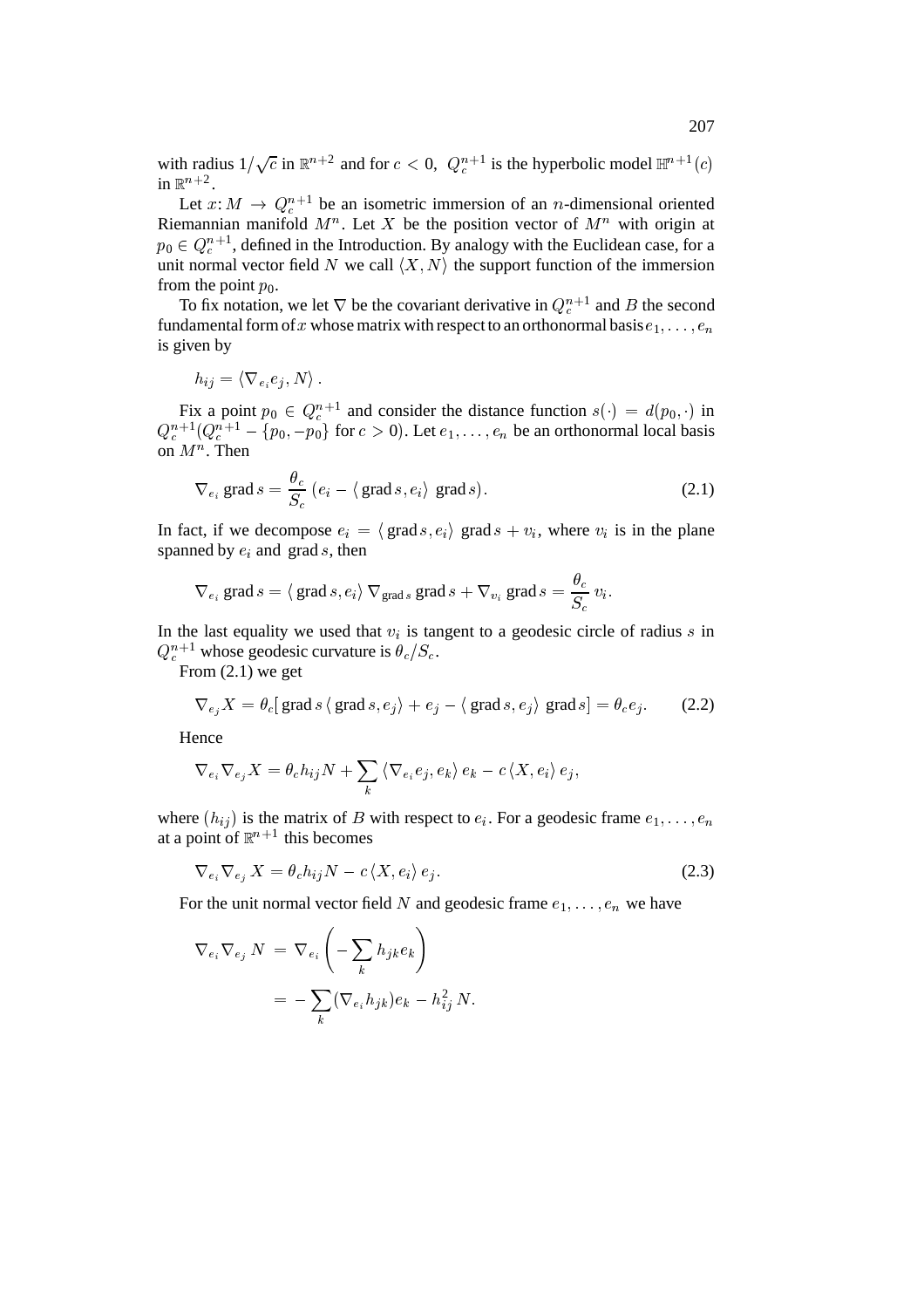Therefore, by (2.2) and the Codazzi equations we get

$$
\nabla_{e_i} \nabla_{e_j} \langle X, N \rangle = -\theta_c h_{ij} - \sum_k (\nabla_{e_k} h_{ij}) \langle X, e_k \rangle - h_{ij}^2 \langle X, N \rangle. \tag{2.4}
$$

# **3. The Operator** Lr

Let  $x: M \to Q_c^{n+1}$  be an isometric immersion of a Riemannian manifold  $M^n$ with second fundamental form B and eigenvalues  $\lambda_1, \ldots, \lambda_n$ . The elementary symmetric functions  $S_r$  associated to  $B$  are defined by

$$
S_r = \sum_{i_1 < \dots < i_r} \lambda_{i_1} \dots \lambda_{i_r},
$$

and the <sup>r</sup>-mean curvature

$$
H_r = \left(1/\binom{n}{r}\right)S_r. \tag{3.1}
$$

Set  $S_0 = H_0 = 1$  and  $S_r = H_r = 0$  if  $r \notin \{0, 1, \ldots, n\}$ . The rth Newton transformation  $P_r$  is defined, inductively, by

$$
P_0 = I,
$$
  
\n
$$
P_r = S_r I - B P_{r-1}.
$$

Since  $P_r$  is a polynomial in B, we have that  $BP_r = P_rB$  and B and  $P_r$ are simultaneously diagonalizable. If  $\lambda_1,\ldots,\lambda_n$  are eigenvalues of B, then the eigenvalues of  $P_r$  are the partial derivatives of  $S_{r+1} = S_{r+1}(\lambda_1,\ldots,\lambda_n)$  with respect to  $\lambda_1,\ldots,\lambda_n$ , denoted by  $S_r (B_1),\ldots,S_r (B_n)$ ; that is,

$$
S_{r}\left(B_{j}\right)=S_{r}\left(\lambda_{1},\ldots,\lambda_{j-1},\lambda_{j+1},\ldots,\lambda_{n}\right),
$$

the r-elementary symmetric function associated to the restriction  $B_i$  of B to the subspace orthogonal to the corresponding eigenvector  $e_i$ . Associated to  $P_r$  we have a second order differential operator  $L_r$  defined by

$$
L_r f = \text{trace } (P_r \text{ Hess } (f)), \tag{3.2}
$$

where Hess  $(f)$  is the Hessian matrix of the function  $f: M^n \to \mathbb{R}$ . It follows that

$$
L_r f = \text{div}(P_r \nabla f),
$$

where  $\nabla f$  is the gradient of f and div is the the divergence operator on  $M^n$  [17].

LEMMA 1. Let  $x: M^n \to Q_c^{n+1}$  be an isometric immersion of an *n*-dimensional *oriented Riemannian manifold*  $M^n$  *into a space form*  $Q_c^{n+1}$ *. Then,* 

(a) 
$$
L_r \theta_c = -c[(n-r)S_r \theta_c + (r+1) \langle X, N \rangle S_{r+1}], \text{ if } c \neq 0;
$$

(b) 
$$
\frac{1}{2} L_r |X|^2 = \theta_c [(n - r) S_r \theta_c + (r + 1) S_{r+1} \langle X, N \rangle] - \frac{c}{n} |X^T|^2 (n - r) S_r,
$$
  
for any c.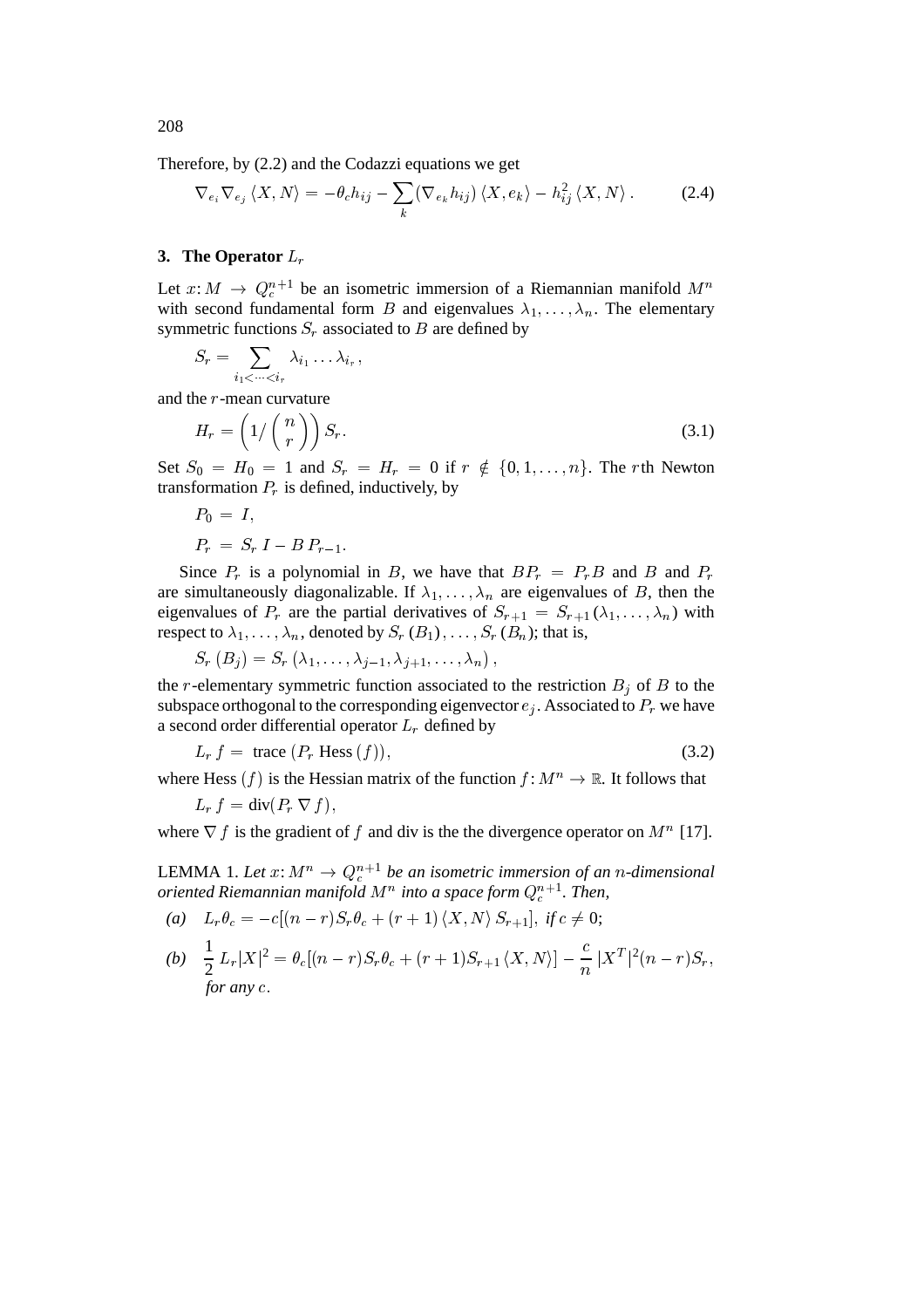*Proof.* A direct computation with a geodesic frame  $e_1, \ldots, e_n$  gives that

$$
\nabla_{e_i}\nabla_{e_j}\theta_c=-c(\theta_c\delta_{ij}+h_{ij}\left\langle X,N\right\rangle).
$$

Hence

$$
L_r \theta_c = -c \Big[ \sum_{ij} (S_r \delta_{ij} - \dots + (-1)^r h_{ij}^r) (\theta_c \delta_{ij} + h_{ij} \langle X, N \rangle) \Big]
$$
  
=  $-c[\theta_c \text{ trace } P_r + \langle X, N \rangle \text{ trace } (B P_r)]$   
=  $-c[\theta_c (n-r)S_r + (r+1) \langle X, N \rangle S_{r+1}].$ 

In the last equality we have used that

$$
\text{trace } P_r = (n - r)S_r \tag{3.3}
$$

and

$$
(r+1)S_{r+1} = \text{trace } (BP_r),\tag{3.4}
$$

which are proved in [3, lemma 2.1]. This proves (a).

To prove (b) we will use  $(2.2)$  and  $(2.3)$  to obtain

$$
\nabla_{e_i} \nabla_{e_j} \langle X, X \rangle = 2 \nabla_{e_i} \langle \nabla_{e_j} X, X \rangle
$$
  
= 2\langle \nabla\_{e\_j} \nabla\_{e\_i} X, X \rangle + 2 \langle \nabla\_{e\_j} X, \nabla\_{e\_i} X \rangle  
= 2\theta\_c h\_{ij} \langle X, N \rangle + 2\theta\_c^2 \delta\_{ij} - 2c \langle X, e\_i \rangle \langle X, e\_j \rangle.

Hence, by (3.2) we get

$$
\frac{1}{2} L_r |X|^2 = \frac{1}{2} \operatorname{trace} (P_r \nabla_{e_i} \nabla_{e_j} |X|^2)
$$
  
= trace  $(h_{ij} P_r \langle X, N \rangle) \theta_c + \operatorname{trace} (P_r) \theta_c^2$   
- c trace  $(\langle X, e_i \rangle \langle X, e_j \rangle P_r)$   
=  $(n - r) S_r \theta_c^2 + (r + 1) S_{r+1} \langle X, N \rangle \theta_c - \frac{c}{n} |X^T|^2 (n - r) S_r,$ 

by (3.3) and (3.4), if we choose  $e_1, \ldots, e_n$  such that, at a point,  $\langle X, e_i \rangle = \langle X, e_j \rangle$ ,  $\forall i, j$ . This finishes the proof of Lemma 1.

LEMMA 2. Let  $x: M^n \to Q_c^{n+1}$  be an isometric immersion of an oriented Riemannian manifold  $M^n$  into a space form  $Q_c^{n+1}$ . Then

$$
L_r \langle X, N \rangle = -(r+1)S_{r+1} \theta_c
$$
  
 
$$
- (S_1 S_{r+1} - (r+2)S_{r+2}) \langle X, N \rangle - \langle (\nabla S_{r+1})^T, X \rangle.
$$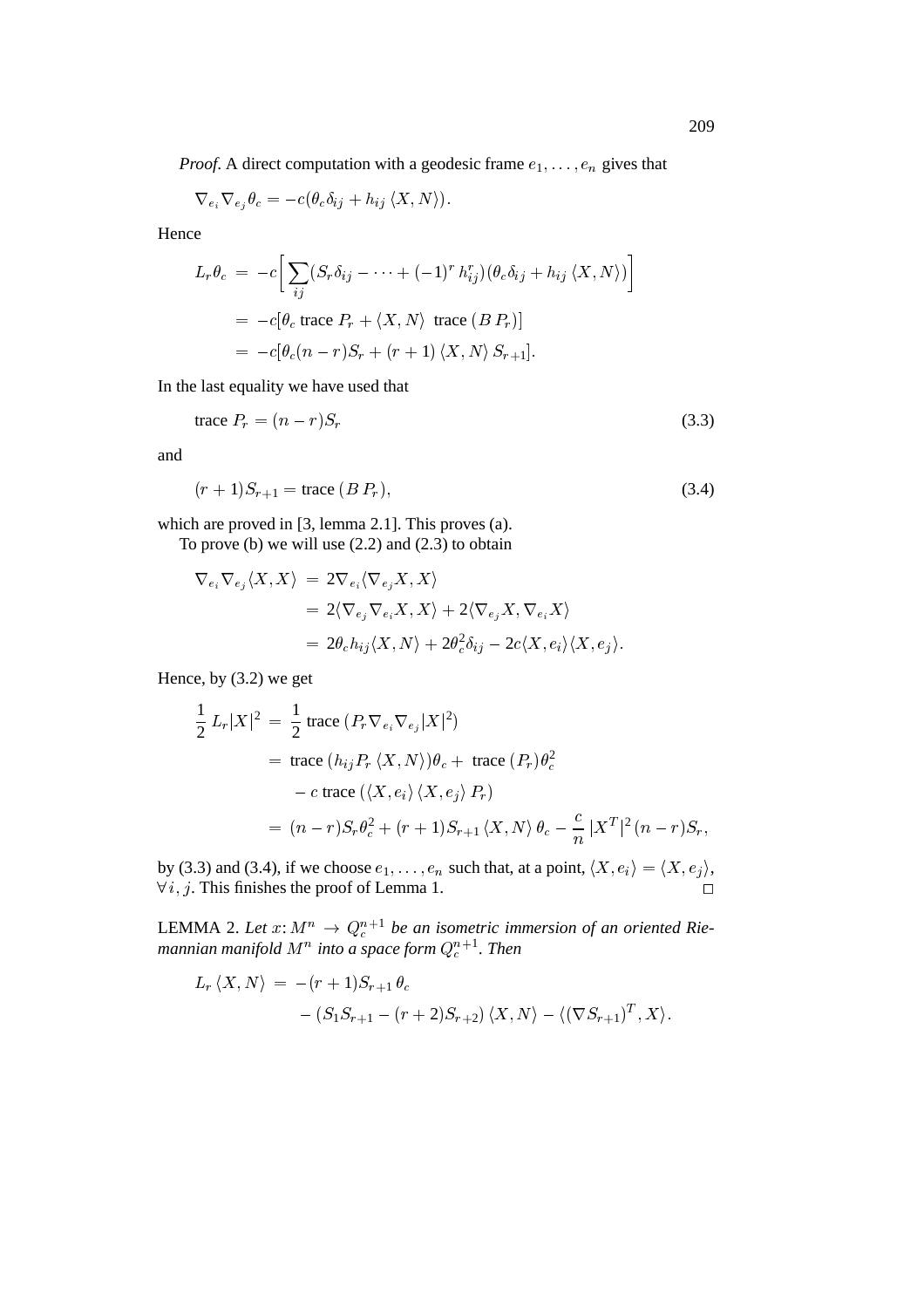*Proof.* By (3.2) and (2.4) we have

$$
L_r \langle X, N \rangle = \text{trace} \left( P_r \text{ Hess} \langle X, N \rangle \right)
$$
  
=  $-\theta_c \text{ trace} \left( P_r(h_{ij}) \right) - \text{trace} \left( P_r \left( \sum_k \nabla_{e_k} h_{ij} \langle X, e_k \rangle \right) \right)$   
-  $\text{trace} \left( P_r(h_{ij}^2) \langle X, N \rangle \right).$ 

By using (3.3), (3.4) and the fact that

trace 
$$
(P_r B^2) = S_1 S_{r+1} - (r+2) S_{r+2}
$$

[3, lemma 2.1] one obtains

$$
L_r \langle X, N \rangle = -\theta_c (r+1) S_{r+1} - (S_1 S_{r+1} - (r+2) S_{r+2}) \langle X, N \rangle
$$

$$
- \sum_k \text{ trace } (\nabla_{e_k} h_{ij} P_r) \langle X, e_k \rangle.
$$

We claim that

trace 
$$
\left(\sum_{k} (\nabla_{e_k} h_{ij} P_r) \langle X, e_k \rangle \right) = \langle (\nabla S_{r+1})^T, X \rangle
$$
.

In fact, by lemma A, (a) in [19] we have

$$
r \nabla_{e_k} S_{r+1} = \sum_{ij} h_{ij} (\nabla_{e_k} (P_r)_{ij})
$$
  
= 
$$
\sum_j \lambda_j (\nabla_{e_k} S_r(B_j))
$$
  
= 
$$
\sum_j \nabla_{e_k} (\lambda_j S_r(B_j)) - \sum_j \nabla e_k \lambda_j (S_r(B_j)),
$$

where  $\lambda_j$  and  $S_r(B_j)$  are the eigenvalues of B and  $P_r$ , respectively. On the other hand, by  $(3.4)$ ,

$$
\nabla_{e_k}
$$
trace  $(BP_r) = (r+1)\nabla_{e_k}S_{r+1}$ .

Hence,

$$
r \nabla_{e_k} S_{r+1} = \sum_j \nabla_{e_k} (\lambda_j S_r(B_j)) - \sum_j \nabla_{e_k} \lambda_j (S_r(B_j))
$$
  
=  $\nabla_{e_k}$  trace  $(BP_r) - \sum_j \nabla_{e_k} \lambda_j (S_r(B_j))$   
=  $(r+1) \nabla_{e_k} S_{r+1} - \text{trace } \nabla_{e_k} h_{ij} ((P_r)_{ij}).$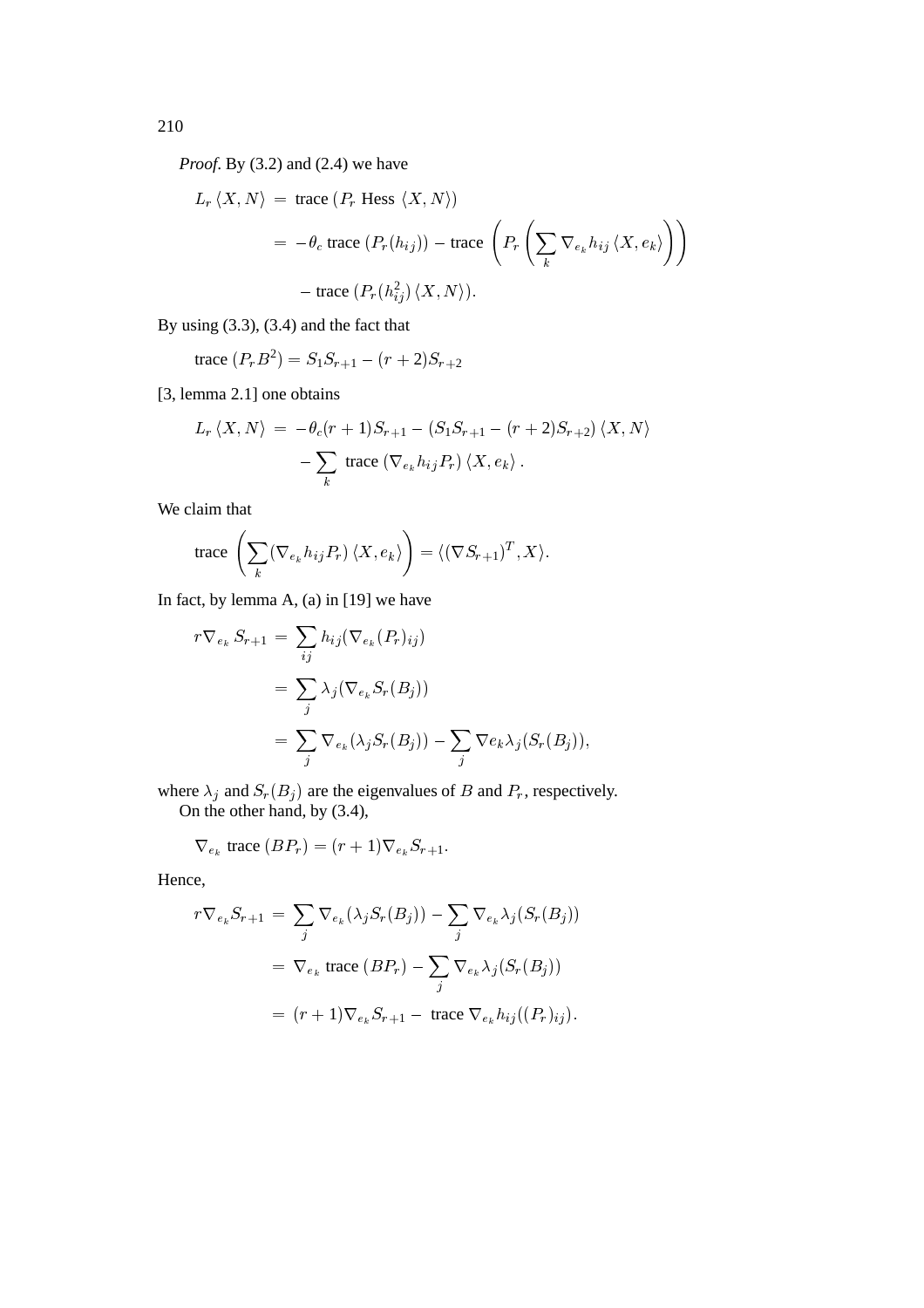This yields

$$
\nabla_{e_k} S_{r+1} = \text{trace } \nabla_{e_k} h_{ij}((P_r)_{ij})
$$

and so,

$$
\langle (\nabla S_{r+1})^T, X \rangle = \text{trace } \sum_k \nabla_{e_k} h_{ij}((P_r)_{ij}) \langle X, e_k \rangle,
$$

proving the claim. By substituting this in the last expression of  $L_r\langle X,N\rangle$  above, we finish the proof of the lemma.  $\Box$ 

For any differentiable functions f and g on  $M^n$ , the operator  $L_r$  satisfies

$$
L_r fg = f L_r g + g L_r f + 2 \langle P_r \nabla f, \nabla g \rangle \tag{3.5}
$$

and, if  $M^n$  is compact,

$$
\int_{M^n} (f L_r g) dM = \int_{M^n} (g L_r f) dM,
$$
\n(3.6)

(see [17]). Hence,

$$
\int_{M^n} (f L_r g + \langle P_r \nabla f, \nabla g \rangle) dM = 0.
$$
\n(3.7)

We will also need the formula

$$
L_r f^p = p(f^{p-1} L_r f + \langle P_r \nabla f, \nabla f^{p-1} \rangle), \tag{3.8}
$$

for any positive integer  $p$ .

The most striking property of  $L_r$  is that when  $M^n$  is compact (for  $c>0$  assume further that  $x(M^n)$  is contained in an open hemisphere) and  $S_{r+1} > 0$ , the operator  $L_r$  is elliptic [14] (see also [3]).

# **4. Proofs of the Integral Formulas for** Lr

Here we will prove Theorem 1. First, we need to compute  $L_r \left( \langle X, X \rangle / 2 \right)^q$ ,  $L_r \langle X, N \rangle^p$  and  $L_r \theta_c^q$ . Since

$$
\nabla \left( \frac{\langle X, X \rangle}{2} \right) = \theta_c \sum_{i=1}^n \langle e_i, X \rangle e_i,
$$

we get

$$
\nabla \left( \frac{\langle X, X \rangle}{2} \right)^q = q \left( \frac{\langle X, X \rangle}{2} \right)^{q-1} \theta_c \sum_{i=1}^n \langle e_i, X \rangle e_i
$$

$$
= q \left( \frac{\langle X, X \rangle}{2} \right)^{q-1} \theta_c X^T.
$$
(4.1)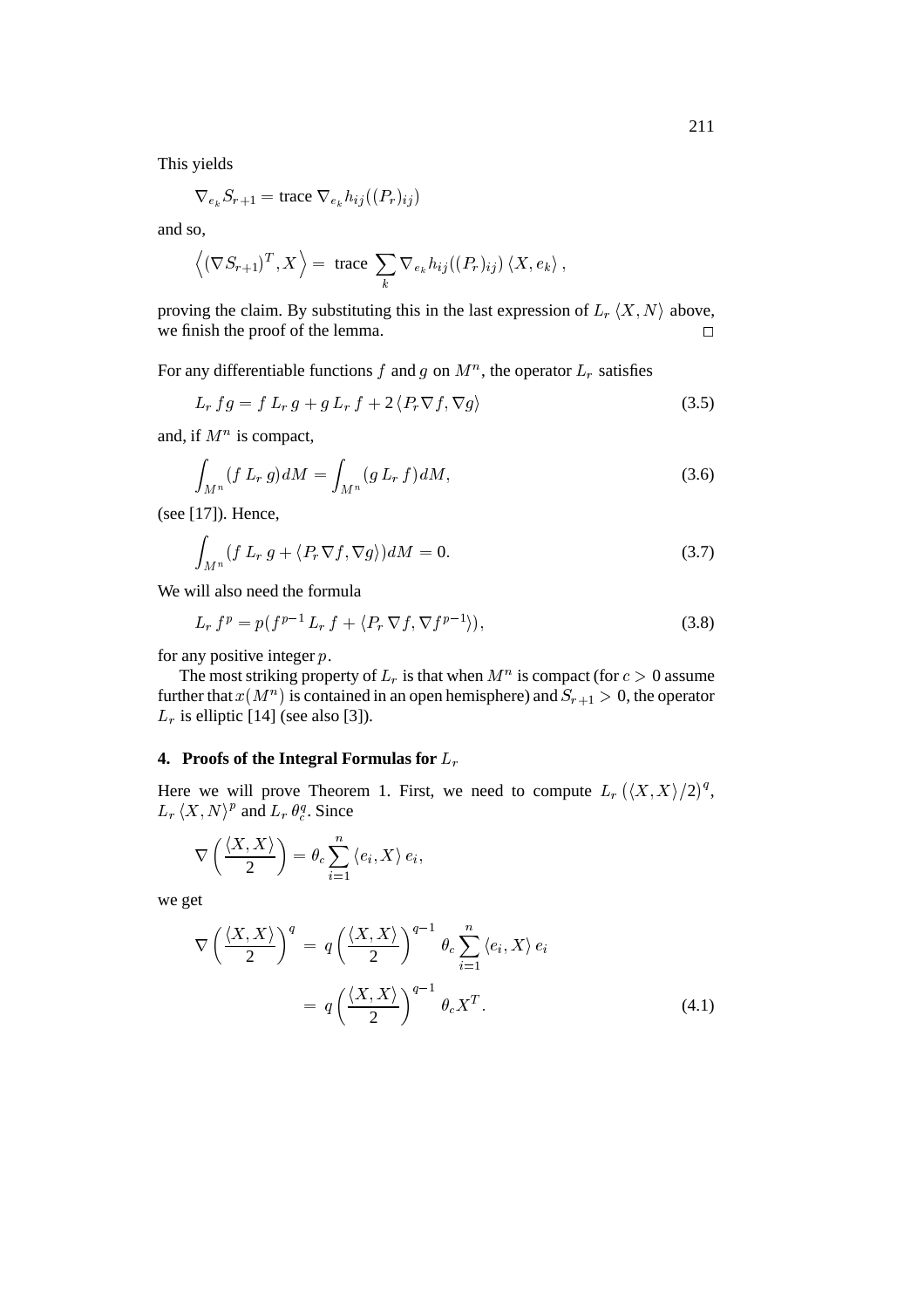Hence, by (3.8) and Lemma 1,

$$
L_r\left(\frac{\langle X, X\rangle}{2}\right)^q = q\left[\left(\frac{\langle X, X\rangle}{2}\right)^{q-1} L_r\left(\frac{\langle X, X\rangle}{2}\right)
$$
  
+ 
$$
\left\langle P_r \nabla \left(\frac{\langle X, X\rangle}{2}\right), \nabla \left(\frac{\langle X, X\rangle}{2}\right)^{q-1} \right\rangle\right]
$$
  
= 
$$
q\left[\left(\frac{\langle X, X\rangle}{2}\right)^{q-1} \left\{\theta_c[(n-r)S_r\theta_c + (r+1)S_{r+1} \langle X, N\rangle] - c\frac{(n-r)}{n} S_r |X^T|^2\right\}
$$
  
+ 
$$
(q-1)\left(\frac{\langle X, X\rangle}{2}\right)^{q-2} \theta_c^2 \left\langle P_r X^T, X^T \right\rangle\right]
$$
  
= 
$$
q\left[\left(\frac{\langle X, X\rangle}{2}\right)^{q-1} \left\{\theta_c[(n-r)S_r\theta_c + (r+1)S_{r+1} \langle X, N\rangle] - c(n-r)S_r \frac{|X^T|^2}{n}\right\}
$$
  
+ 
$$
(q-1)\left(\frac{\langle X, X\rangle}{2}\right)^{q-2} \theta_c^2 \frac{|X^T|^2}{n} (n-r)S_r\right], \qquad (4.2)
$$

since

$$
\left\langle P_r X^T, X^T \right\rangle = \sum_k \left\langle e_k, X \right\rangle^2 \left\langle P_r e_k, e_k \right\rangle
$$

$$
= \frac{|X^T|^2}{n} (n-r) S_r,
$$
(4.3)

if we choose  $e_1, \ldots, e_n$  such that, at a point,

 $\langle e_j, X \rangle = \langle e_k, X \rangle$ ,  $\forall j, k$ .

Now we compute  $L_r(\langle X, N \rangle)^p$ . We have

$$
\nabla (\langle X, N \rangle)^p = p(\langle X, N \rangle)^{p-1} \nabla \langle X, N \rangle
$$
  
=  $-p(\langle X, N \rangle)^{p-1} \sum_{jk} h_{jk} \langle e_k, X \rangle e_j,$  (4.4)

since

$$
\nabla \langle X, N \rangle = \sum_{j} (\langle \nabla_j X, N \rangle e_j + \langle X, \nabla_j N \rangle) e_j
$$
  
= 
$$
-\sum_{jk} h_{jk} \langle e_k, X \rangle e_j.
$$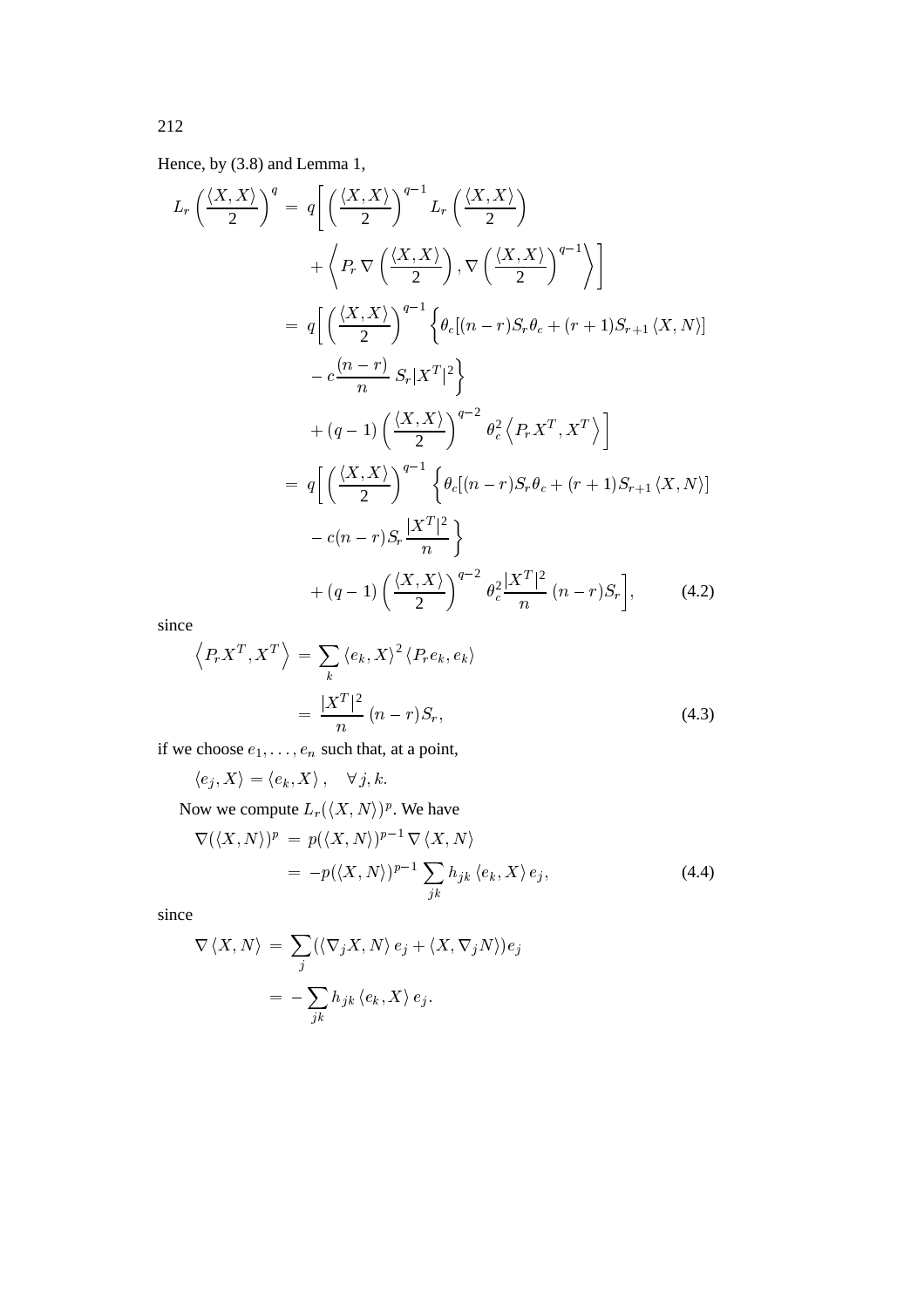Hence, by (3.8) and Lemma 2,

$$
L_r \langle X, N \rangle^p = p \left[ \langle X, N \rangle^{p-1} L_r \langle X, N \rangle + \langle P_r \nabla \langle X, N \rangle, \nabla \langle X, N \rangle^{p-1} \rangle \right]
$$
  
=  $p \left[ \langle X, N \rangle^{p-1} (-(r+1)S_{r+1}\theta_c$   
 $- (S_1 S_{r+1} - (r+2)S_{r+2}) \langle X, N \rangle - \langle (\nabla S_{r+1})^T, X \rangle \right)$   
+  $(p-1) \langle X, N \rangle^{p-2} \frac{|X^T|^2}{n} (S_1 S_{r+1} - (r+2)S_{r+2}) \right].$  (4.5)

We used

$$
\langle P_r \nabla \langle X, N \rangle, \nabla \langle X, N \rangle^{p-1} \rangle
$$
  
=  $(p - 1) \langle X, N \rangle^{p-2} \sum_{ijk} h_{jk} h_{ik} \langle e_k, X \rangle \langle e_k, X \rangle \langle P_r e_j, e_i \rangle$   
=  $(p - 1) \langle X, N \rangle^{p-2} \frac{|X^T|^2}{n} \sum_{ij} h_{ij}^2(P_r)_{ij}$   
=  $(p - 1) \langle X, N \rangle^{p-2} \frac{|X^T|^2}{n} \text{ trace } (B^2 P_r)$   
=  $(p - 1) \langle X, N \rangle^{p-2} \frac{|X^T|^2}{n} (S_1 S_{r+1} - (r+2) S_{r+2}),$ 

under the hypothesis that, at a point,  $\langle e_k, X \rangle = \langle e_j, X \rangle$ ,  $\forall j, k$ .

To compute  $L_r \theta_c$  we use that

$$
\nabla \theta_c = -c X^T. \tag{4.6}
$$

Hence (3.8) and Lemma 1 give that

$$
L_r \theta_c^q = q(\theta_c^{q-1} L_r \theta_c + \langle P_r \nabla \theta_c, \nabla \theta_c^{q-1} \rangle)
$$
  
\n
$$
= q(\theta_c^{q-1}[-c((n-r)S_r \theta_c + (r+1)S_{r+1} \langle X, N \rangle)]
$$
  
\n
$$
+ (q-1)\theta_c^{q-2} \langle P_r \nabla \theta_c, \nabla \theta_c \rangle)
$$
  
\n
$$
= q(\theta_c^{q-1}[-c((n-r)S_r \theta_c + (r+1)S_{r+1} \langle X, N \rangle)]
$$
  
\n
$$
+ (q-1)\theta_c^{q-2} c^2 \langle P_r X^T, X^T \rangle)
$$
  
\n
$$
= q(\theta_c^{q-1}[-c((n-r)S_r \theta_c + (r+1)S_{r+1} \langle X, N \rangle)]
$$
  
\n
$$
+ c^2(q-1)\theta_c^{q-2} \frac{|X^T|^2}{n} (n-r)S_r).
$$
 (4.7)

Now we prove Theorem 1.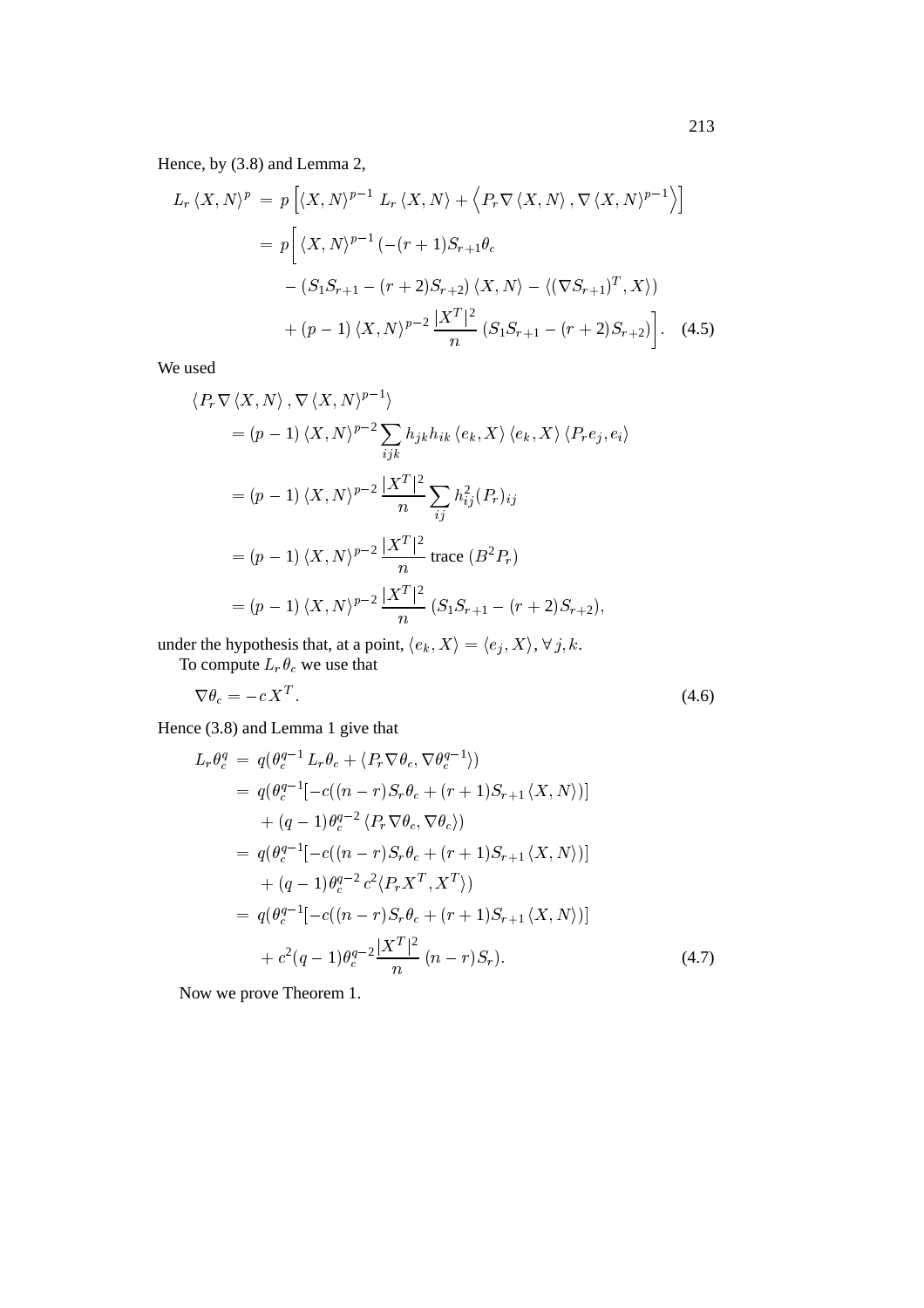*Proof of (a)*. Choose  $f = \langle X, N \rangle^p$  and  $g = (\langle X, X \rangle/2)^q$  in (3.7) to obtain  $\int_{M^n} \langle X, N \rangle^p \, L_r \left( \frac{\langle X, X \rangle}{2} \right)^q + \left\langle F \right\rangle$ <sup>+</sup>  $\mathbf{r}$  $P_r V \langle X, N \rangle^r$ ,  $V \left( \frac{V}{r^2} \right)$  $\left(\frac{\langle X, X \rangle}{2}\right)^q$  = 0. (4.8) By (4.1) and (4.4)

$$
\left\langle P_r \nabla \langle X, N \rangle^p, \nabla \left( \frac{\langle X, X \rangle}{2} \right)^q \right\rangle
$$
  
=\left\langle P\_r \left[ -p \langle X, N \rangle^{p-1} \sum\_{jk} h\_{jk} \langle e\_k, X \rangle e\_j \right], q \left( \frac{\langle X, X \rangle}{2} \right)^{q-1} \theta\_c X^T \right\rangle  
=-pq \langle X, N \rangle^{p-1} \left( \frac{\langle X, X \rangle}{2} \right)^{q-1} \theta\_c \sum\_{jk} h\_{jk} \langle e\_k, X \rangle \langle P\_r e\_j, X^T \rangle  
=-pq \langle X, N \rangle^{p-1} \left( \frac{\langle X, X \rangle}{2} \right)^{q-1} \theta\_c \frac{|X^T|^2}{n} \sum\_{jk} h\_{jk} (P\_r)\_{jk}  
=-pq \langle X, N \rangle^{p-1} \left( \frac{\langle X, X \rangle}{2} \right)^{q-1} \theta\_c \frac{|X^T|^2}{n} (r+1) S\_{r+1}, \tag{4.9}

if we choose  $e_1, \ldots, e_n$  such that, at a point,  $\langle e_k, X \rangle = \langle e_j, X \rangle$ ,  $\forall j, k$ . Now we use (4.2) and (4.9) in (4.8) to finish the proof of (a).  $\Box$ 

*Proof of (b)*. For  $c \neq 0$  choose  $f = \langle X, N \rangle^p$  and  $g = \theta_c^q$  in (3.7). Then

$$
\int_{M^n} \langle X, N \rangle^p L_r \theta_c^q + \langle P_r \nabla \langle X, N \rangle^p, \nabla \theta_c^q \rangle = 0.
$$
\n(4.10)\n  
\n(4.11) and (4.6) we have

By  $(4.4)$  and  $(4.6)$  we have

$$
\langle P_r \nabla \langle X, N \rangle^p, \nabla \theta_c^q \rangle = c p q \theta_c^{q-1} \langle X, N \rangle^{p-1} \sum_{jk} h_{jk} \langle e_k, X \rangle \langle P_r e_j, X^T \rangle
$$
  

$$
= c p q \theta_c^{q-1} \langle X, N \rangle^{p-1} \frac{|X^T|^2}{n} \sum_{jk} h_{jk} \langle P_r \rangle_{jk}
$$
  

$$
= c p q \theta_c^{q-1} \langle X, N \rangle^{p-1} \frac{|X^T|^2}{n} (r+1) S_{r+1}. \tag{4.11}
$$

Now use (4.7) and (4.11) in (4.10) to conclude the proof of (b) for  $c \neq 0$ . For  $c = 0$ , (b) comes from (a) with  $q = 1$ .

*Proof of (c)*. Now we choose  $f = (\langle X, X \rangle/2)^p$  and  $g = \langle X, N \rangle^q$  in (3.7) to obtain

$$
\int_{M^n} \left( \frac{\langle X, X \rangle}{2} \right)^p L_r \langle X, N \rangle^q + \left\langle P_r \nabla \left( \frac{\langle X, X \rangle}{2} \right)^p, \nabla \langle X, N \rangle^q \right\rangle = 0. \quad (4.12)
$$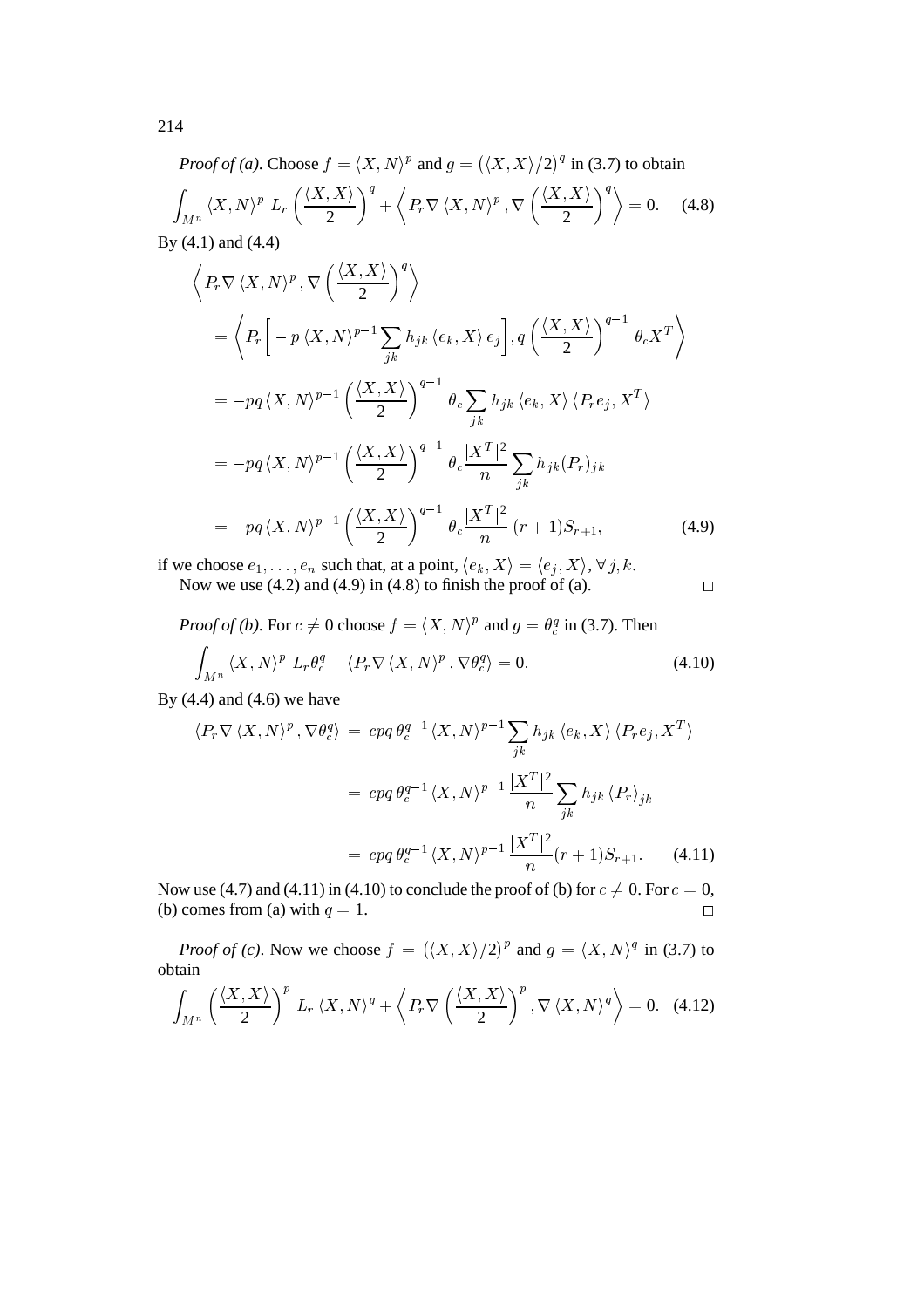However, by  $(4.1)$  and  $(4.4)$  we have

$$
\left\langle P_r \nabla \left( \frac{\langle X, X \rangle}{2} \right)^p, \nabla \langle X, N \rangle^q \right\rangle
$$
  
=  $-pq \left( \frac{\langle X, X \rangle}{2} \right)^{p-1} \langle X, N \rangle^{q-1} \theta_c \frac{|X^T|^2}{n} \sum_{jk} h_{jk} (P_r)_{jk}$   
=  $-pq \left( \frac{\langle X, X \rangle}{2} \right)^{p-1} \langle X, N \rangle^{q-1} \theta_c \frac{|X^T|^2}{n} (r+1) S_{r+1}.$  (4.13)

Therefore,  $(4.5)$  and  $(4.13)$  applied to  $(4.12)$  finish the proof of  $(c)$ . We have thereby finished the proof of Theorem 1.  $\Box$ 

COROLLARY. *Under the hypotheses of Theorem 1, if*  $1 \le p \le n$ *, then* 

$$
\int_{M^n} \left( \langle X, N \rangle^p \left\{ \left( \frac{\langle X, X \rangle}{2} \right)^{p-1} \right\} \times \left[ \theta_c((n-r)S_r \theta_c + (r+1)S_{r+1} \langle X, N \rangle) - \frac{c}{n} (n-r)S_r |X^T|^2 \right] \right\}
$$
\n
$$
- \left( \frac{\langle X, X \rangle}{2} \right)^p + \left\{ - \langle X, N \rangle^{p-1} \left[ (r+1)S_{r+1} \theta_c \right] \right\}
$$
\n
$$
- (S_1 S_{r+1} - (r+2)S_{r+2}) \langle X, N \rangle - \langle (\nabla S_{r+1})^T, X \rangle \right] \}
$$
\n
$$
+ \left[ \langle X, N \rangle^p \left( \frac{\langle X, X \rangle}{2} \right)^{p-2} \theta_c^2 (n-r) S_r \right]
$$
\n
$$
- \langle X, N \rangle^{p-2} \left( \frac{\langle X, X \rangle}{2} \right)^p (S_1 S_{r+1} - (r+2)S_{r+2}) \right] dM = 0.
$$
\n*Proof.* Subtract (c) from (a) in Theorem 1 with  $1 \leq p = q \leq n$ .

We observe that we could obtain the Corollary just using the self-adjointness of  $L_r$ given in (3.6) and the expressions of  $L_r \langle X, N \rangle^p$  and  $L_r \langle X, X/2 \rangle^q$  given in (4.5) and (4.2), respectively.

# **5. Applications**

Here we prove Theorem 2 and other facts as applications of integral formulas. We will use the fact that if  $M^n$  is compact and  $H_{r+1} > 0$  then

$$
H_r \ge H_{r+1}^{r/r+1}, \qquad 1 \le r \le n-1 \tag{5.1}
$$

with equality at umbilical points [16, lemma 1].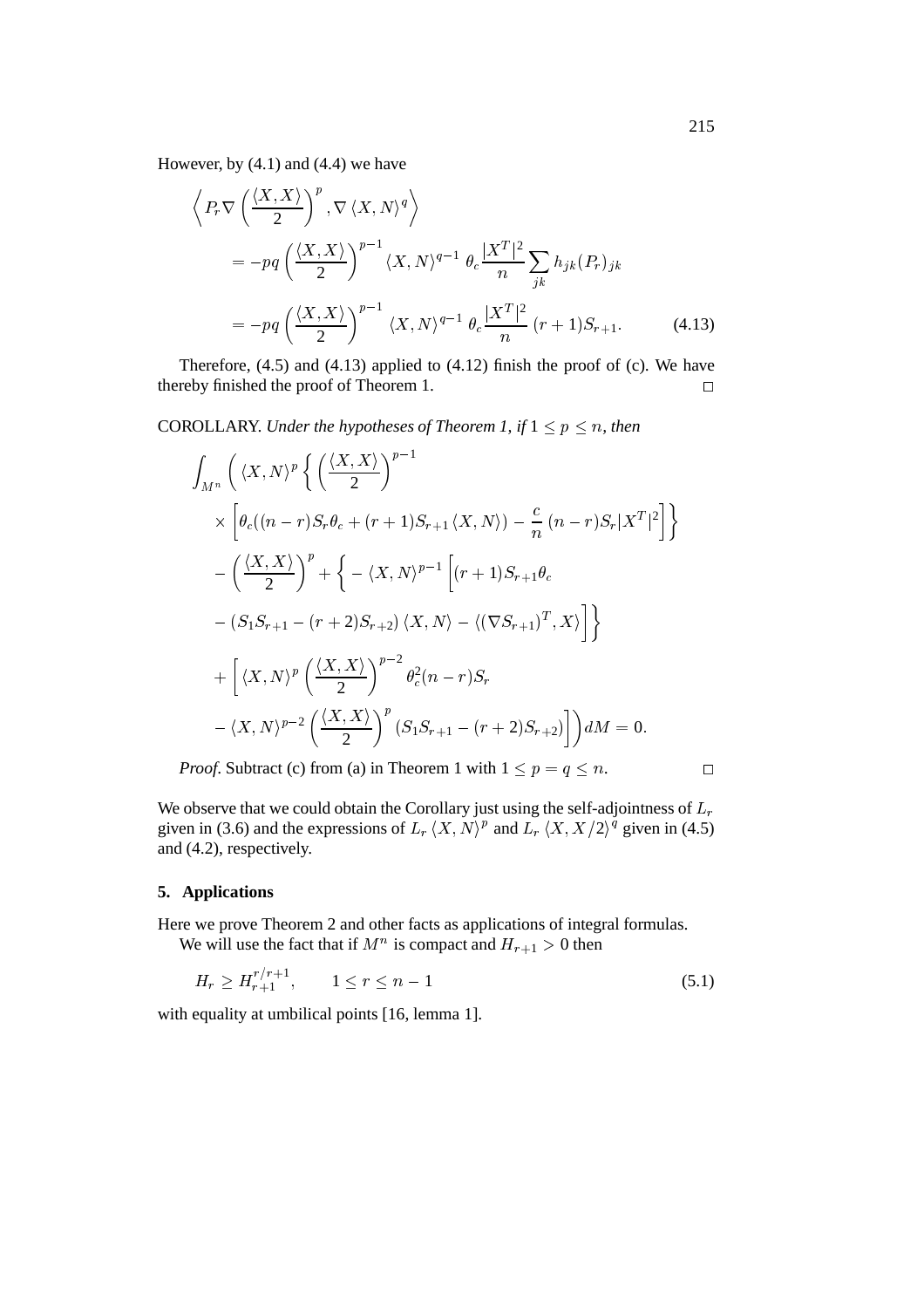In the proof of Theorem 2 we will use that  $W \neq \emptyset$  if and only if there exists a point  $p_0 \in Q_c^{n+1}$  such that  $\langle X, N \rangle$  never vanishes. Thus, if  $H_{r+1} > 0$ , also  $H_r > 0$ by (5.1) and, with  $p = 0$ ,  $q = 1$  and  $r = 0$  in Theorem 1(b) we must have

$$
\langle X, N \rangle < 0 \tag{5.2}
$$

for  $c \le 0$  since in this case  $\theta_c \ge 1$ . For  $c > 0$ , (5.2) also holds if we choose  $-p_0$ instead of  $p_0$ , if necessary, because if  $p_0 \in W$  also  $-p_0 \in W$  and the corresponding support functions have opposite signs.

*Proof of Theorem 2.* We may assume that  $H_{r+1} > 0$  by a proper choice of the normal vector N. By using (3.1) and the self-adjointness of  $L_r$ , Lemma 2 gives that

$$
\int_{M} \left\{ -(r+2) \binom{n}{r+2} H_{r+2} + n \binom{n}{r+1} H_{1} H_{r+1} \right\} \langle X, N \rangle dM
$$
\n
$$
= -(r+1) \binom{n}{r+1} H_{r+1} \int_{M} \theta_{c} dM. \tag{5.3}
$$

On the other hand, by using (5.1) and (5.2) in Theorem 1(b) with  $p = 0$  and  $q = 1$ , we obtain

$$
H_{r+1}^{r/r+1}\int_M \theta_c dM \leq \int_M H_r \theta_c dM = -H_{r+1}\int_M \langle X, N\rangle dM.
$$

Substituting this in (5.3) we obtain

$$
\int_{M} \left\{ -(r+2) \binom{n}{r+2} H_{r+2} + n \binom{n}{r+1} H_{1} H_{r+1} \right\} \langle X, N \rangle dM
$$
\n
$$
\geq (r+1) \binom{n}{r+1} H_{r+1}^{(r+2)/r+1} \int_{M} \langle X, N \rangle dM. \tag{5.4}
$$

Now we observe that if we denote

$$
c(r)=(n-r)\left(\frac{n}{r}\right),
$$

then

$$
(r+2)\binom{n}{r+2} = c(r+1),
$$

$$
n\binom{n}{r+1} = \frac{n}{r+1}c(r)
$$

and

$$
(r+1)\binom{n}{r+1} = c(r).
$$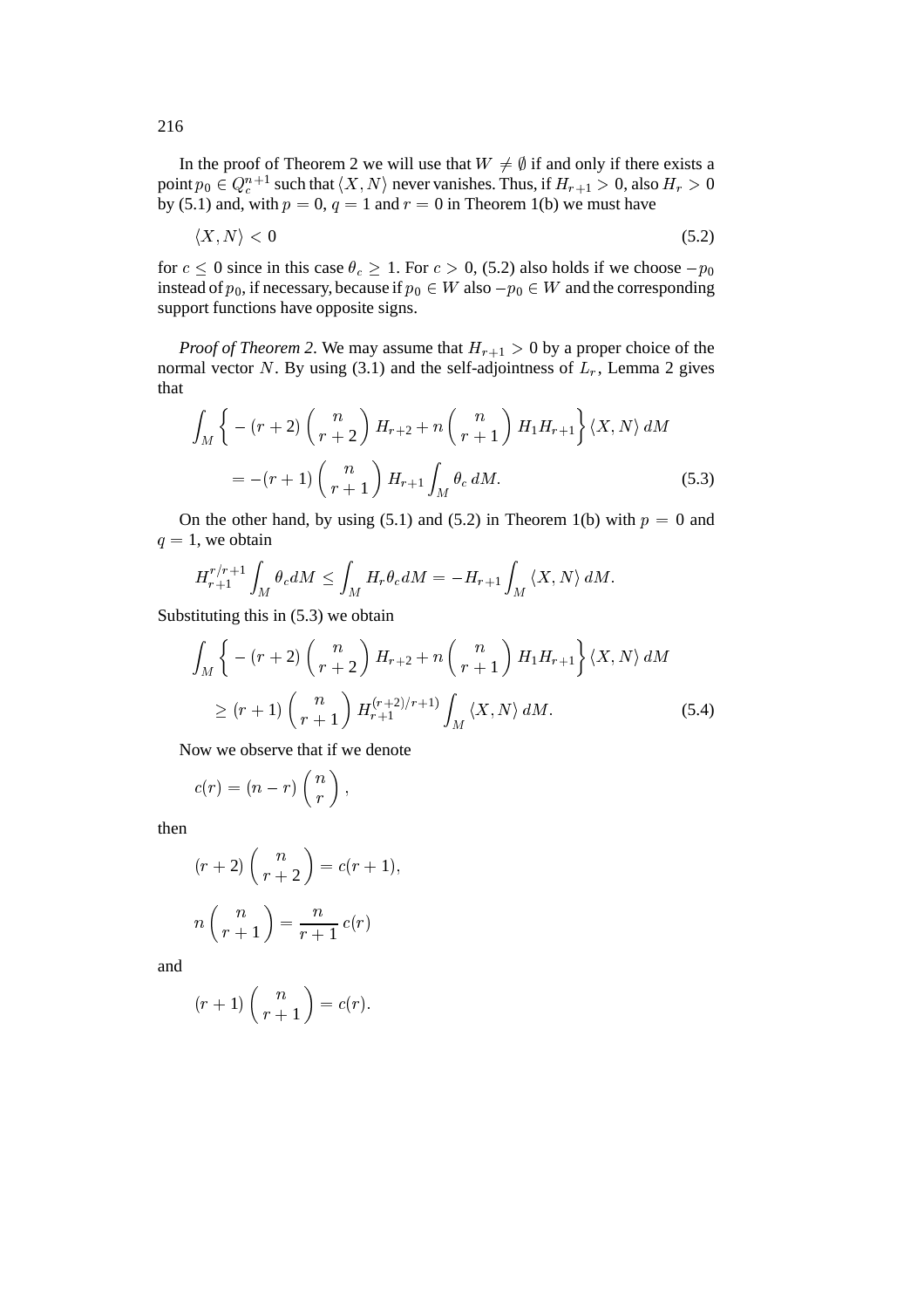Multiplying (5.4) by  $(r + 1)$  and using these equalities we get

$$
\int_M \left\{ -(r+1)c(r+1)H_{r+2} + n c(r)H_1 H_{r+1} - (r+1)c(r)H_{r+1}^{(r+2)/(r+1)} \right\} \langle X, N \rangle dM \ge 0.
$$

Since  $\langle X, N \rangle$  < 0 and this integrand is greater or equal to zero, with equality at umbilic points  $[1, p. 392]$ , the theorem is proved.

THEOREM 3. Let  $M^n$  be a compact oriented Riemannian manifold and let  $x: M^n \to Q_c^{n+1}$  be an isometric immersion with constant  $(r + 1)$ -mean curvature. If  $c > 0$ , suppose further that  $x(M^n)$  is contained in an open hemisphere. Then,  $W$  is non-empty if and only if  $x$  is  $r$ -stable.

Here r-stable means the following:  $M<sup>n</sup>$  is a critical point of the functional

$$
J_r=\int_{M^n} F_r(S_1,\ldots,S_r)dM+\lambda V
$$

for all variations and the second derivative of  $J_r$  at  $M^n$ ,

$$
J_r''(f)=-(r+1)\int_{M^n}f\{L_rf+(S_1S_{r+1}-(r+2)S_{r+2})f+c(n-r)S_rf\}dM,
$$

is non-negative for every normal variation  $X: I \times M^n \to Q_c^{n+1}$  of  $M^n$  defined by f N satisfying  $\int_{M^n} f dM = 0$ . Here  $F_r$  is defined inductively:

$$
F_0 = 1
$$
  
\n
$$
F_1 = S_1
$$
  
\n
$$
F_r = S_r + \frac{c(n - r + 1)}{r - 1} F_{r-2} \text{ for } 2 \le r \le n - 1,
$$

 $\lambda$  is constant and

$$
V(t)=\int_{[0,t]\times M^n}X^*\,dQ,
$$

with  $dQ$  = volume element of  $Q_c^{n+1}$ . For  $r = 0$ , this is the stability defined in [4].

*Proof of Theorem 3.* By the theorem in [3] if  $c \neq 0$  or by theorem 2.1 in [1] if  $c = 0$ , x is r-stable if and only if  $x(M^n)$  is a geodesic sphere. And by Theorem 2 above  $x(M^n)$  is a geodesic sphere if and only if W is non-empty, proving the theorem.  $\Box$ 

Trivially, a geodesic sphere of center  $p_0$  in  $Q_c^{n+1}$  satisfies

$$
H_r \theta_c + H_{r+1} \langle X, N \rangle \equiv 0, \quad 0 \le r \le n-1,
$$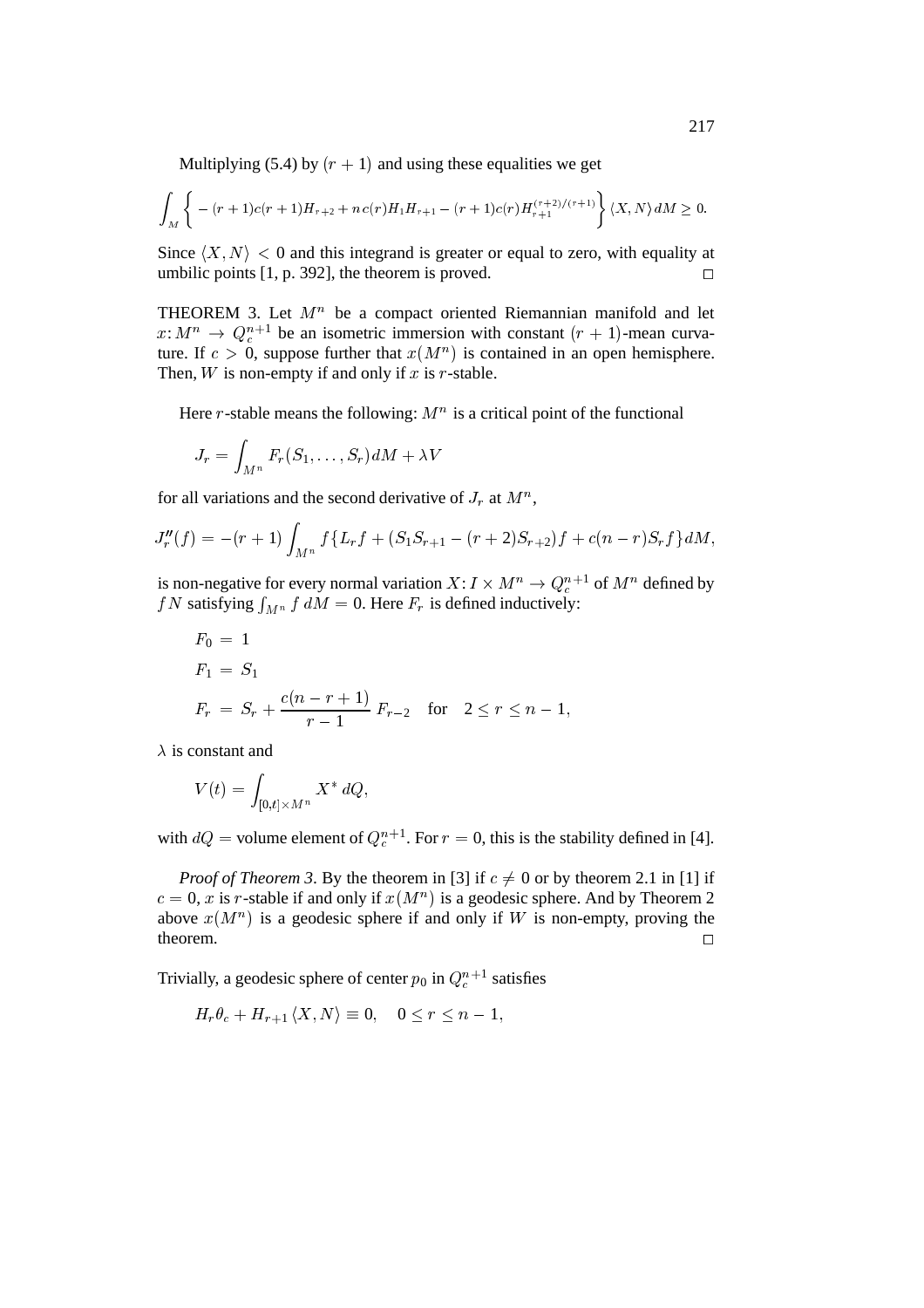where X is the position vector relative to  $p_0$ , since  $H_r = (\theta_c/S_c)^r$ , if we choose  $N = -X/S_c$ .

The next theorem establishes the converse. A proof of the Euclidean version is given in [8].

THEOREM 4. Let  $x: M^n \to Q_c^{n+1}$  be an isometric immersion of a connected,  $\emph{compact}$  and oriented Riemannian manifold  $M^n$  and  $p_0 \in Q^{n+1}_c$  relative to which

$$
H_r\theta_c+H_{r+1}\left
$$

*does not change sign for some*  $0 \le r \le n - 1$ . If  $c > 0$  assume that  $x(M^n)$  is contained in an open hemisphere of  $Q^{n+1}_{c}$  centered at  $p_{0}.$  Then  $x(M^{n})$  is a geodesic *sphere.*

*Proof.* From the particular case of Theorem 1 given in (1.3), we obtain, for any c,

$$
H_r \theta_c + H_{r+1} \langle X, N \rangle \equiv 0.
$$
 (5.5)  
We first prove that  $H_{r+1} > 0$ . Clearly, for  $c \le 0$  we always have that

$$
\theta_c > 0. \tag{5.6}
$$

If  $c > 0$ , (5.6) also holds by the hypothesis on  $p_0$ .

From the convexity of the ambient space and the compacity of  $M<sup>n</sup>$  we may choose  $N$  to have an open set  $U$  where all eigenvalues of the second fundamental form of x are positive. Hence,  $H_{r+1} > 0$  on U and we assume that it is the largest subset of  $M^n$  with such a property. We will show that  $U = M^n$ .

By (5.5) and (5.6),

 $\langle X, N \rangle < 0$  on U,

since, by (5.1), also  $H_r > 0$  on U.

On the other hand, by applying  $(5.1)$  to  $(5.5)$  we get, on U

$$
0 = H_r \theta_c + H_{r+1} \langle X, N \rangle
$$
  
\n
$$
\geq H_{r+1}^{r/r+1} \theta_c + H_{r+1} \langle X, N \rangle
$$
  
\n
$$
= H_{r+1}^{r/r+1} \left( \theta_c + H_{r+1}^{1/r+1} \langle X, N \rangle \right).
$$

Hence

$$
\theta_c + H_{r+1}^{1/r+1} \langle X, N \rangle \le 0 \quad \text{on} \quad U.
$$
  
intinuity, also

By continuity, also

$$
\theta_c + H_{r+1}^{1/r+1} \langle X, N \rangle \le 0
$$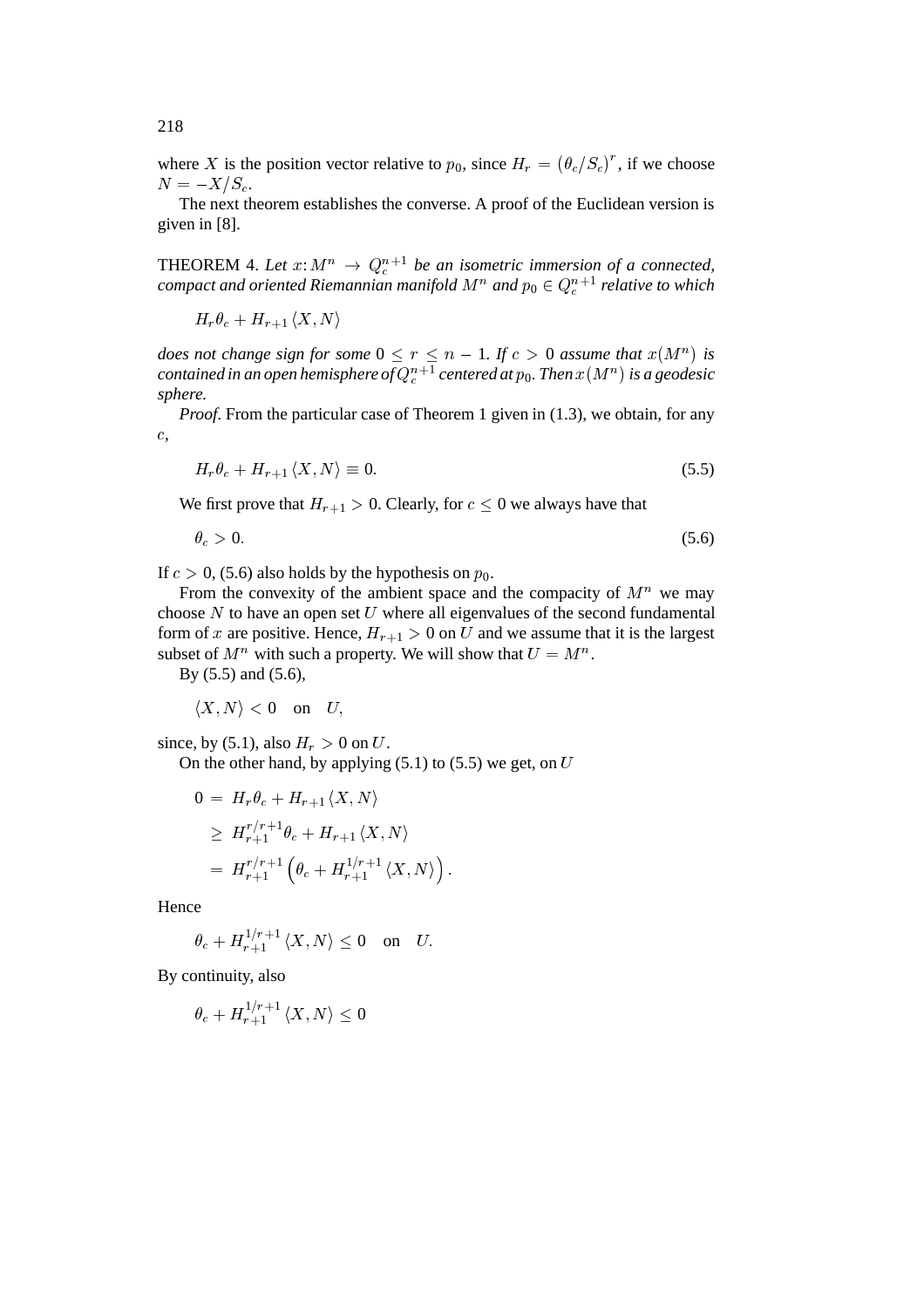on the closure  $\overline{U}$  of U in  $M^n$ . Since by (5.6)  $\theta_c$  is positive, also  $H_{r+1}$  must be positive on  $\overline{U}$ . This proves that  $U = \overline{U}$  and since  $M^n$  is connected we then have  $U = M^n$ . Therefore,  $H_{r+1} > 0$  on  $M^n$ .

Now, use (3.1) and (5.5) in Lemma 1 to obtain

 $L_r \theta_c \equiv 0$  on  $M^n$ , if  $c \neq 0$ 

and

 $L_r|X|^2 \equiv 0$  on  $M^n$ , if  $c = 0$ .

Because  $H_{r+1} > 0$  on  $M^n$ , we have that  $L_r$  is elliptic. Therefore,

 $\theta_c = \text{const.}$  on  $M^n$ , if  $c \neq 0$ 

and

 $|X|^2 = \text{const.}$  on  $M^n$ , if  $c = 0$ .

It follows then that in any case  $x(M^n)$  is a geodesic hypersphere in  $Q_c^{n+1}$ .

### **References**

- 1. Alencar, H., do Carmo, M. and Rosenberg, H.: On the first eigenvalue of the linearized operator of the <sup>r</sup>-th mean curvature of a hypersurface, *Ann. Global Anal. Geom.* **11** (1993), 387–391.
- 2. Alencar, H. and Frensel, K.: Hypersurfaces whose tangent geodesic omit a nonempty set, in Lawson, B. and Tenenblat, K. (eds), *Differential Geometry*, Pitman Monographs, Vol. 52, Longman, Essex, 1991, pp. 1–13.
- 3. Barbosa, L. and Colares, A. G.: Stability of hypersurfaces with constant <sup>r</sup>-mean curvature, *Ann. Global Anal. Geom.* **15** (1997), 277–297.
- 4. Barbosa, J. L. M., do Carmo, M. P. and Eschenburg, J.: Stability of hypersurfaces of constant mean curvature in Riemannian manifolds, *Math. Z.* **197**(1) (1988), 123–138.
- 5. Bivens, I.: Some integral formulas for hypersurfaces in a simply connected space form, *Proc. Am. Math. Soc.* **88**(2) (1983), 113–118.
- 6. Chern, S. S.: Some formulas in theory of surfaces, *Bol. Soc. Mat. Mexicana* **10** (1953), 30–40.
- 7. Felipe, L. H. G.: On compact hypersurfaces immersed in a space form, *Matematica Contem- ´ poranea ˆ* **9** (1995), 75–90.
- 8. Fontenele, F.: On the Minkowski integrands, preprint, unpublished.
- 9. Gardner, R.: The Dirichlet integral in differential geometry, in Chern, S. S. and Smale, S. (eds), *Global Analysis*, Proc. Symp. Pure Math., Vol. 15, AMS, Providence, RI, 1970, pp. 237–245.
- 10. Heintz, E.: Extrinsic upper bounds for  $\lambda_1$ , *Math. Ann.* **280** (1988), 389–402.
- 11. Hsiung, C.-C.: Some integral formulas for closed hypersurfaces, *Math. Scand.* **2** (1954), 286–294.
- 12. Hsiung, C.-C.: Some integral formulas for closed hypersurfaces in Riemannian space, *Pacific J. Math.* **6** (1956), 291–299.
- 13. Katsurada, Y.: Generalized Minkowski formulas for closed hypersurfaces in Riemann space, *Ann. Mat. Pura Appl.* **57** (1962), 283–293.
- 14. Kohlman, P.: Minkowski integral formulas for compact convex bodies in standard space forms, *Math. Nachr.* **166** (1994), 217–228.
- 15. Korevaar, N.: Sphere theorem via Alexandrov for constant Weingarten curvature hypersurfaces. Appendix to a note of A. Ros, *J. Differential Geom.* **27** (1988), 221–223.
- 16. Montiel, S. and Ros, A.: Compact hypersurfaces: The Alexandrov theorem for higher order mean curvatures, in Lawson, B. and Tenenblat, K. (eds), *Differential Geometry*, Pitman Monographs, Vol. 52, Longman, Essex, 1991, pp. 279–296.